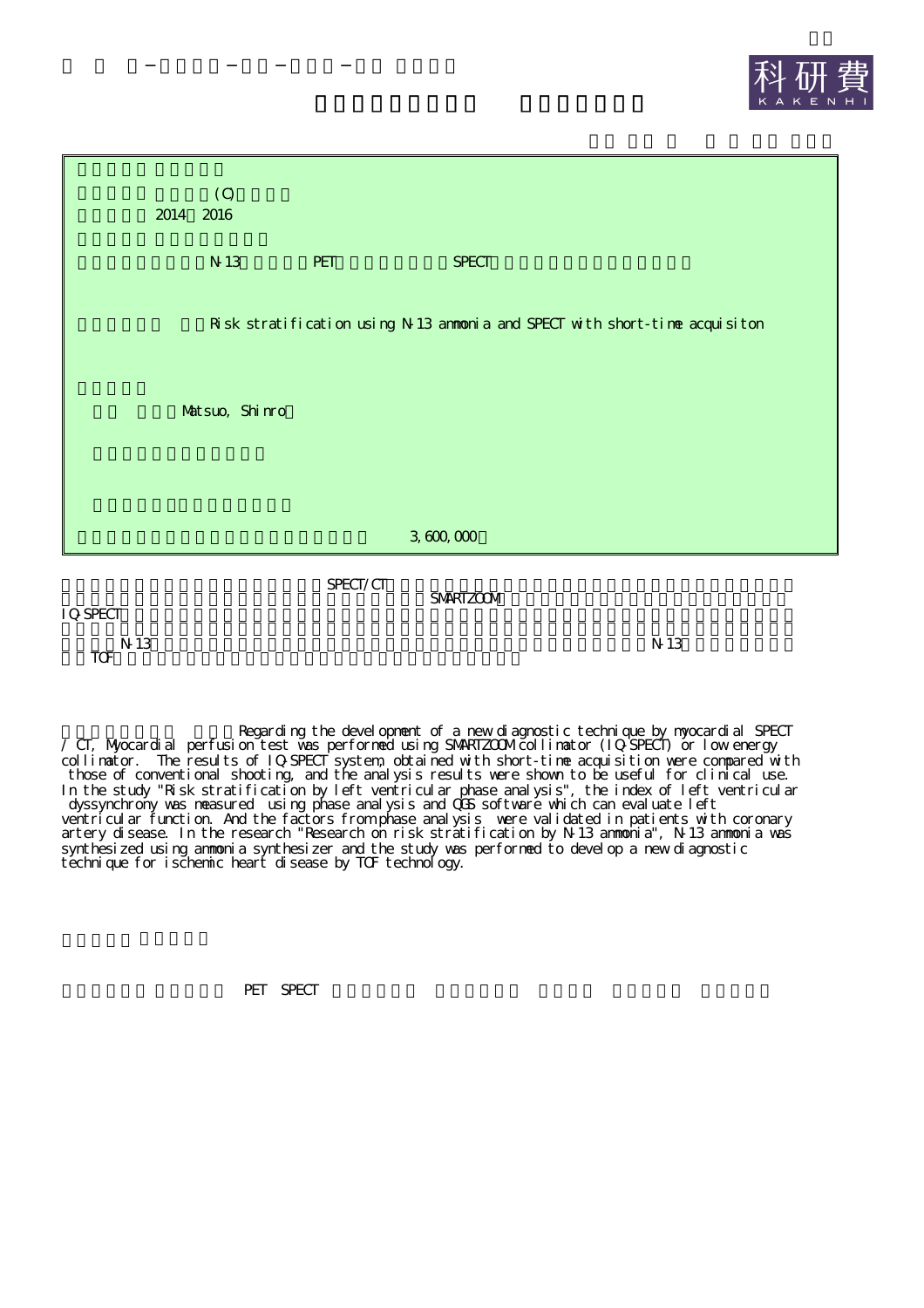| 1.                                                              | <b>SPECT</b>                                                                                                                                                                                                     |
|-----------------------------------------------------------------|------------------------------------------------------------------------------------------------------------------------------------------------------------------------------------------------------------------|
| 15                                                              | Grc J<br>72 611 617, 2008<br><b>SPECT</b>                                                                                                                                                                        |
| 16<br>Ann Nicl Med18(7): 617-622<br>2004<br>(Grc J)             | <b>SPECT</b>                                                                                                                                                                                                     |
| 2010, 74: 1916 21, Grc J 2008, 72: 611-617<br>CT                |                                                                                                                                                                                                                  |
| Grc J 2007, 71: 1580 1585                                       |                                                                                                                                                                                                                  |
| CT                                                              | $\overline{2}$<br>SPECT/CT                                                                                                                                                                                       |
|                                                                 | N 13                                                                                                                                                                                                             |
|                                                                 | ( )                                                                                                                                                                                                              |
| CT                                                              | N 13 annonia<br>PET/CT<br>CT<br>$\big)$<br>$\cdot$ (                                                                                                                                                             |
|                                                                 | 3                                                                                                                                                                                                                |
|                                                                 | $\ddot{\cdot}$                                                                                                                                                                                                   |
|                                                                 | <b>SPECT</b>                                                                                                                                                                                                     |
| Am Nxl<br>Med 23 579 586 2009<br>SPECT/CT<br><b>SPECT</b><br>CT | 15, 23<br>SPECT/CT<br>Si nbi aT6<br>CT<br><b>SPECT</b><br>SPECT/CT<br>$\overline{M}$ MBI                                                                                                                         |
|                                                                 | Ann Nucl Med 2011; 25: 650 6                                                                                                                                                                                     |
|                                                                 | $\mathbf 5$<br>15                                                                                                                                                                                                |
|                                                                 | N 13 annonia                                                                                                                                                                                                     |
| $\boldsymbol{\alpha}$                                           | PET/CT<br>$\ddot{\cdot}$<br>N 13 annoni a<br>PET<br>N 13 annonia<br>PET<br>Œ<br>DiscoveryPET/CT690<br>6<br>N 13 annoni a<br>700 MBq N 13anmonia<br>5<br>dynamic<br>TCF, PSF<br>homogeneity, image contrast<br>CT |
|                                                                 |                                                                                                                                                                                                                  |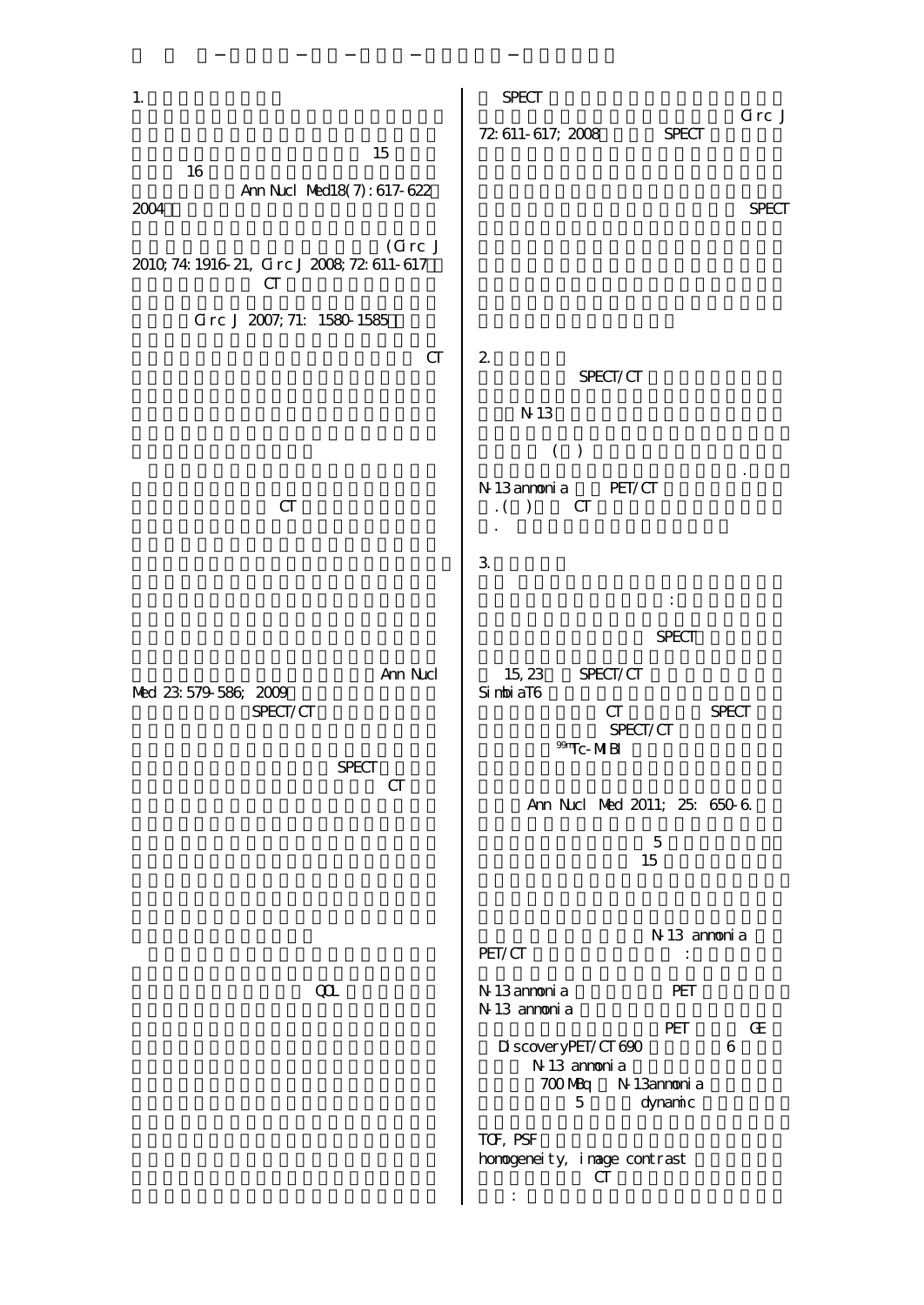$CT$ Ann Nucl Med 2009; 23: 579-586 MIP 4. SPECT/CT SimbiaT6 SMARTZOOM IQ-SPECT Ann Nrl Med 2015; 29: 452-9 QGS **EANM2016** Oct 15-19, 2016, Barcelona N-13 PET/CT TOF(time of flight) PSF(point spread function) N-13 defect contrast indice 0.65±0.07 TOF+PSF %CV 5% RMSU(The percent root mean square uncertainty ) TOF+PSF 20.9 N-13 PET SPECT/CT CT SPECT 5. 15 1) Shinro Matsuo, Takafumi Mochizuki, Satoru Takeda, Takayuki Shibutani, Masahisa Onoguchi, Kenichi Nakajima, Koichi Okuda, Hirotoshi Takeuchi, Kazuya Hayakawa, Seigo Kinuya. Cardiactime-of-flight PET for evaluating myocardial perfusion with <sup>13</sup>N anmonia: Phantom studies for estimation of defect and heterogeneity. Ann Nucl Cariol  $2016;2(1):73;78$ . () 2) Masahisa Onoguchi, Takahiro Konishi, Takayuki Shibutani, Shinro Matsuo, Kenichi Nakajima. Image reconstruction. Ann Nucl Cardiol  $2016,2(1):68.72$ .  $\lambda$ 3) Shinro Matsuo, Keiichiro Yoshinaga. 18F-FDG-PET Viability assessment for the improvements of prognosis of the patients with left ventricular dysfunction-Is this ready for clinical practice ? -Ann Nucl Cardiol  $2016;2(1):53;55.$  ( 4) Shinro Matsuo, Kenichi Nakajima, Tomoaki Nakata. Prognostic Value of Cardiac Sympathetic Nerve Imaging Using Long-Term Follow-up Data - Ischemic vs. Non-Ischemic Heart Failure Etiology. Circ J. 2016;80: 435-441. 5) Shinro Matsuo, Kenichi Nakajima, Masahisa Onoguchi, Hiroshi Wakabayashi, Koichi Okuda, Seigo Kinuya. Nuclear myocardial perfusion imaging using thallium-201 with novel multifocal collimator SPECT/CT: IQ-SPECT versus conventional protocols in normal subjects. Ann Nucl Med 2015; 29: 452-9. () 31 1) Shinro Matssuo, Kenichi Nakajima, Koichi Okuda, Yuji Kunita, Seigo Kinuya. Comparison of phase dyssynchrony analysis among different software programs in patients with suspected or known coronary disease. EANM 2016, Oct 15-19, 2016, Barcel ona. 2) Shinro Matsuo. Clinical application of stress/rest myocardial perfusion imaging in the patients with chronic myocardial ischemia. CJK 2016, 2016 Chinese Society of Nuclear Medicine, July 14-17, 2016 Shenyang, China. 3) Mieko Orta, Shinro Matsuo. Comparison of the magnification difference on small heart in gated myocardial perfusion SPECT using active-based software. 2016 Annual meeting, June 6-10, SanDiego, USA 4) Shinro Matsuo, Kenichi Nakajima, Romoaki Nakata, Seigo Kinuya. Identical prognostic values of MIBG imaging in both ischemic and nonischemic heart failure etiologies. 2016 Annual meeting, June 6-10, SanDiego, USA 5)